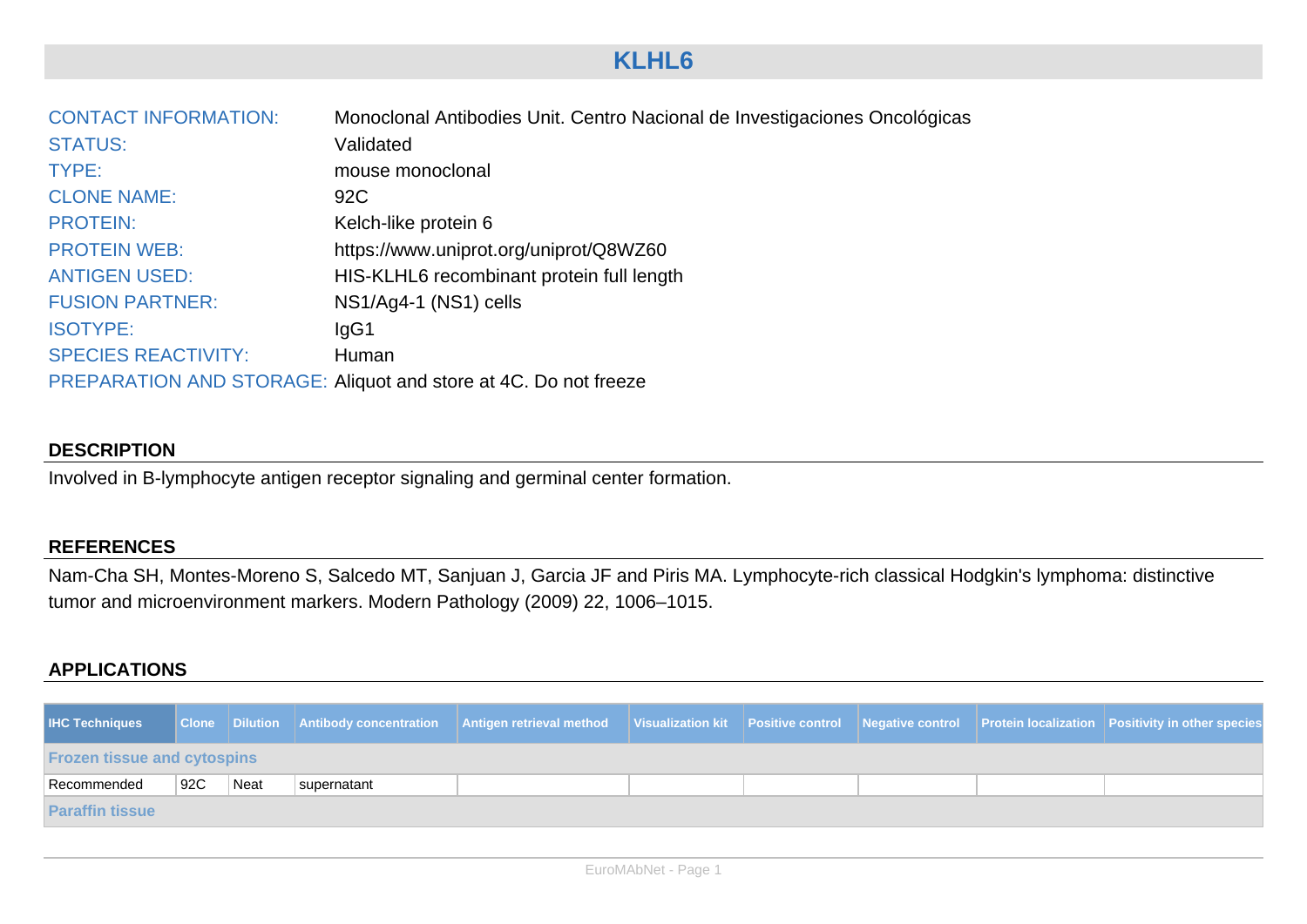| -<br>Recomr<br>endec | 92C | 1.2<br>ن. ا<br>$\sim$ | supernatant | $ -$<br>Tris-EL<br>-டபா | ±Novolink | .<br>Tonsil | Thymus | `cytoplasmic |  |
|----------------------|-----|-----------------------|-------------|-------------------------|-----------|-------------|--------|--------------|--|
|                      |     |                       |             |                         |           |             |        |              |  |



### **92C mAb is able to detect human KLHL6 protein in immunocytochemistry**

To confirm that 92C mAb recognizes human KLHL6 protein, immunohistochemistry on frozen cytospin preparations of V5-tagged human KLHL6 expressed in HEK293T was performed. Cytospin preparation of TDO2 protein was used as a negative control. Anti-V5 antibody was used to confirm transfection efficiency.



**92C mAb can be used to detect KLHL6 protein in human paraffin tissues**

| <b>WB Techniques</b>    | <b>Clone</b> | <b>Dilution</b> | <b>Antibody concentration</b> | <b>Positive control</b> | Negative control | <b>Expected MW</b> | <b>Observed Mw</b> | <b>Positivity in other species</b> |  |  |
|-------------------------|--------------|-----------------|-------------------------------|-------------------------|------------------|--------------------|--------------------|------------------------------------|--|--|
| <b>Western Blotting</b> |              |                 |                               |                         |                  |                    |                    |                                    |  |  |
| Recommended             | 92C          | Neat            | supernatant                   | SUDHL6 cell line        |                  | 70kDa              | 70kDa              |                                    |  |  |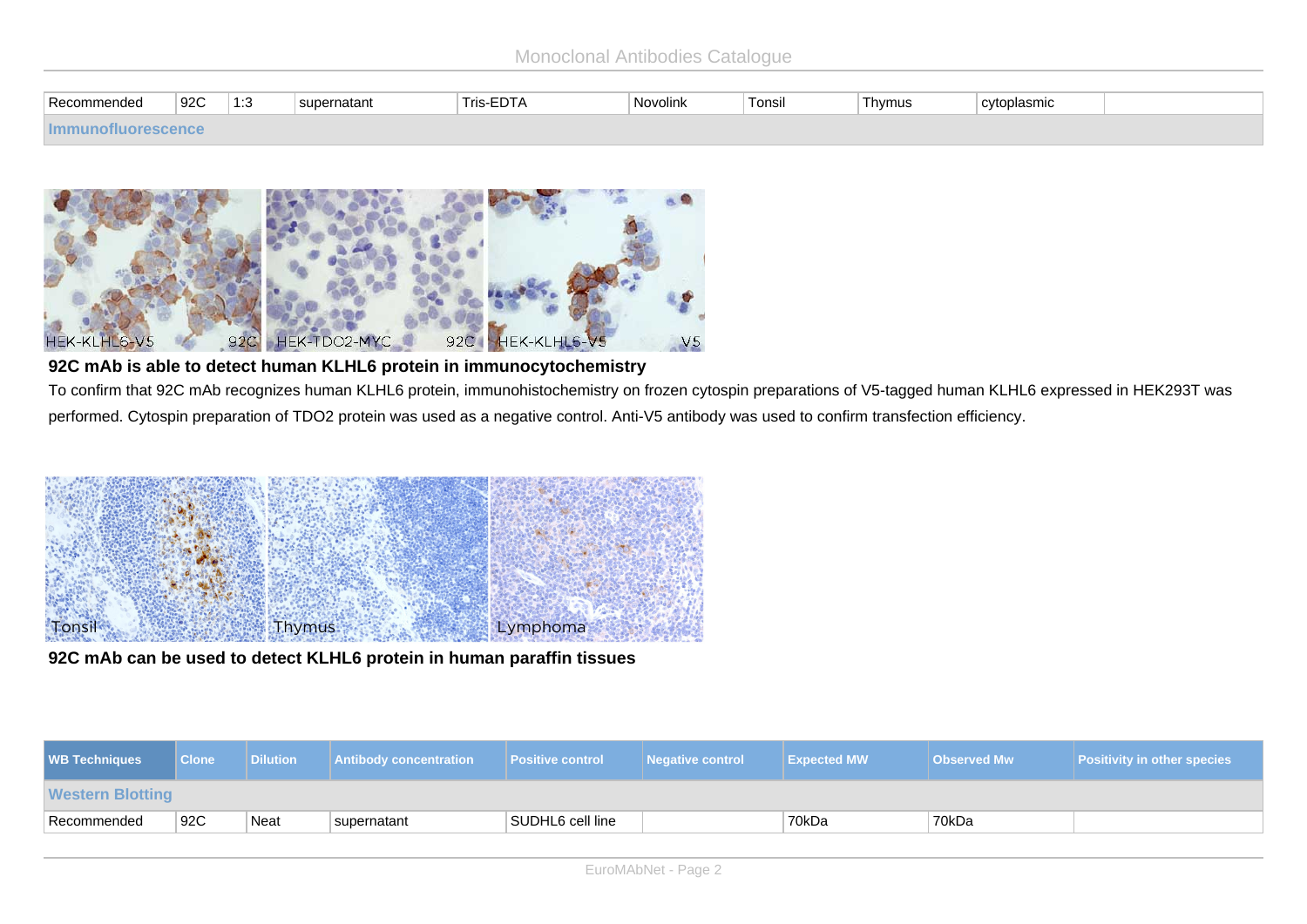#### **Immunoprecipitation**



# KLHL6 92C/D9 purified 1:70 **92C mAb is able to detect human KLHL6 protein by WB.** LANES

Lane 1 HEK-KLHL $6$  (30ug)  $(+)$ Lane  $2$  HEK-GCET1  $(30u) (-)$